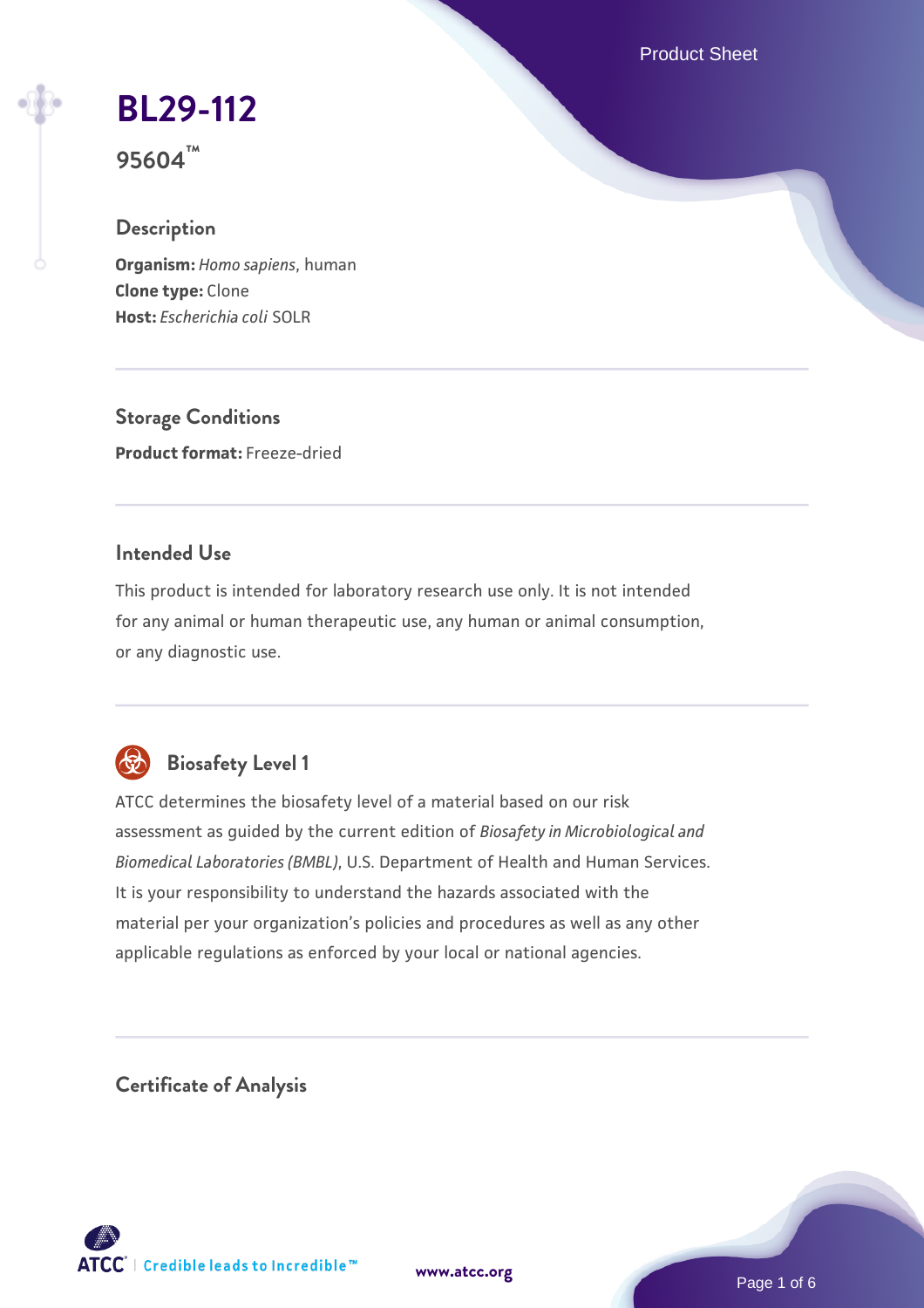#### **[BL29-112](https://www.atcc.org/products/95604)** Product Sheet **95604**

For batch-specific test results, refer to the applicable certificate of analysis that can be found at www.atcc.org.

# **Insert Information**

**Insert size (kb):** 0.45000000000000001 **Type of DNA:** cDNA **Insert source:** BL29 cell line **Insert tissue:** BL29 cell line **Insert information:** DESCRIPTION OF INSERT COMPONENT: Disease: Burkitt's lymphoma Cross references: DNA Seq. Acc.: T27520; EST: EST112; Primer: T7 Disease: Burkitt's lymphoma **Genome:** Homo sapiens **Gene name:** DNA Segment, single copy, expressed **Gene product:** DNA Segment, single copy, expressed **Contains complete coding sequence:** Unknown **Insert end:** Modification: EcoRI linker

### **Vector Information**

**Construct size (kb):** 3.349999904632568 **Intact vector size:** 2.960 **Vector name:** pBluescript SK-**Type of vector:** phagemid **Construction:** pUC19 **Host range:** *Escherichia coli* **Vector end:** EcoRI **Cloning sites:** KpnI; ApaI; DraII; XhoI; SalI; HincII; AccI; ClaI; HindIII; EcoRV; EcoRI; Pstl; Smal; BamHI; SpeI; XbaI; EagI; NotI; SacII; BstXI; SacI **Insert detection:** lacZ', <- **Markers:** ampR **MCS:** KpnI...SacI, -> **Polylinker sites:** SacI; BstXI; SacII; NotI; EagI; XbaI; SpeI; BamHI; SmaI; PstI;

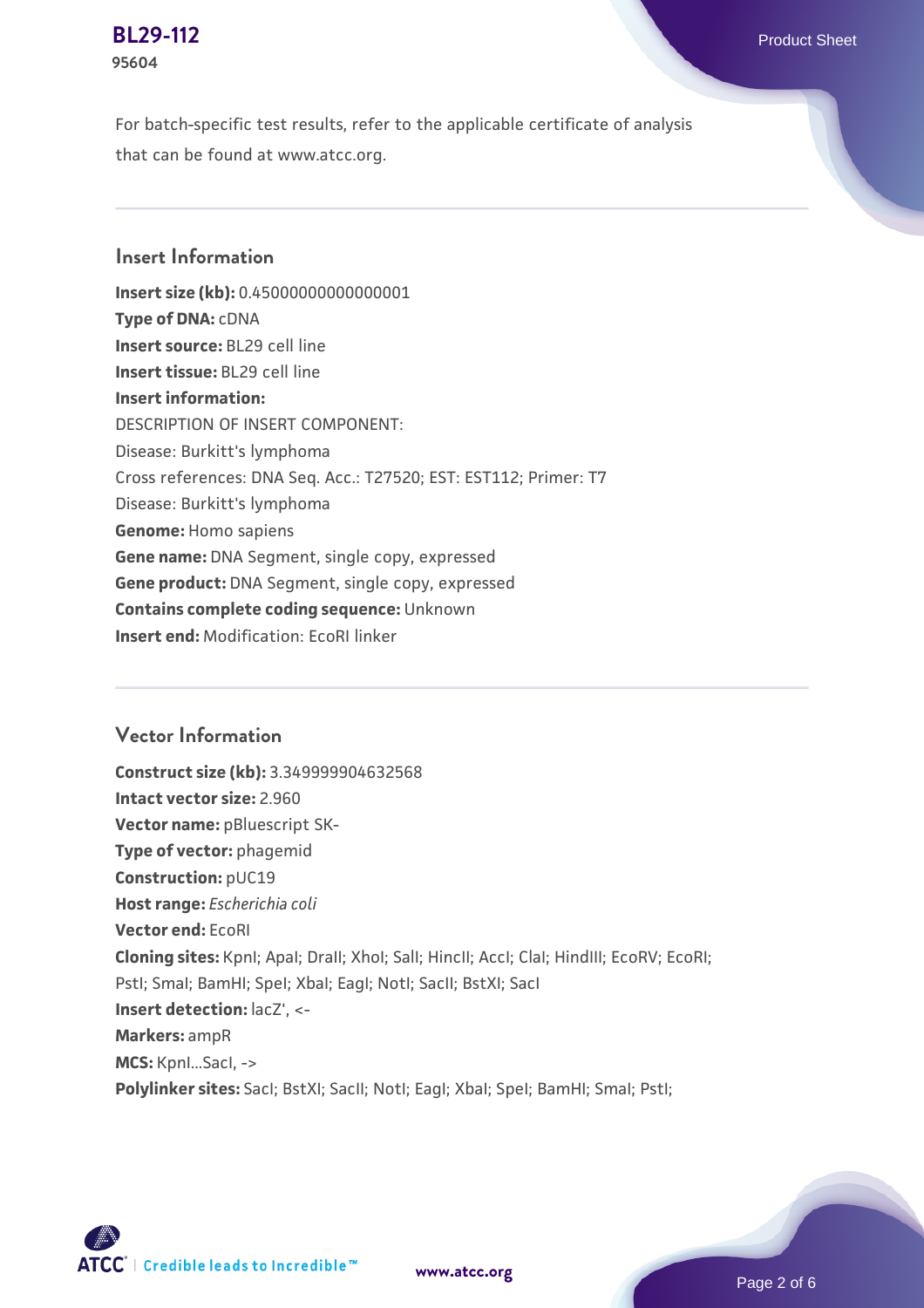**95604**

EcoRI; EcoRV; HindIII; (ClaI Bsp106I); (HincII AccI SalI); XhoI; (Eco0109I DraII ApaI); KpnI **Primer site:** M13-20, ->; M13 reverse, <-**Promoters:** T7; T3; lac **Replicon:** f1, →; pMB1

# **Growth Conditions**

**Medium:**  [ATCC Medium 1227: LB Medium \(ATCC medium 1065\) with 50 mcg/ml](https://www.atcc.org/-/media/product-assets/documents/microbial-media-formulations/1/2/2/7/atcc-medium-1227.pdf?rev=581c98603b3e4b29a6d62ee0ba9ca578) [ampicillin](https://www.atcc.org/-/media/product-assets/documents/microbial-media-formulations/1/2/2/7/atcc-medium-1227.pdf?rev=581c98603b3e4b29a6d62ee0ba9ca578) **Temperature:** 37°C

# **Notes**

Restriction digests of the clone give the following sizes (kb): PvuII--2.4, 0.54, 0.34; PstI--3.3; HindIII--3.05, 0.30; EcoRI--2.9, 0.44; BamHI--3.3. - ATCC staff

# **Material Citation**

If use of this material results in a scientific publication, please cite the material in the following manner: BL29-112 (ATCC 95604)

### **References**

References and other information relating to this material are available at www.atcc.org.

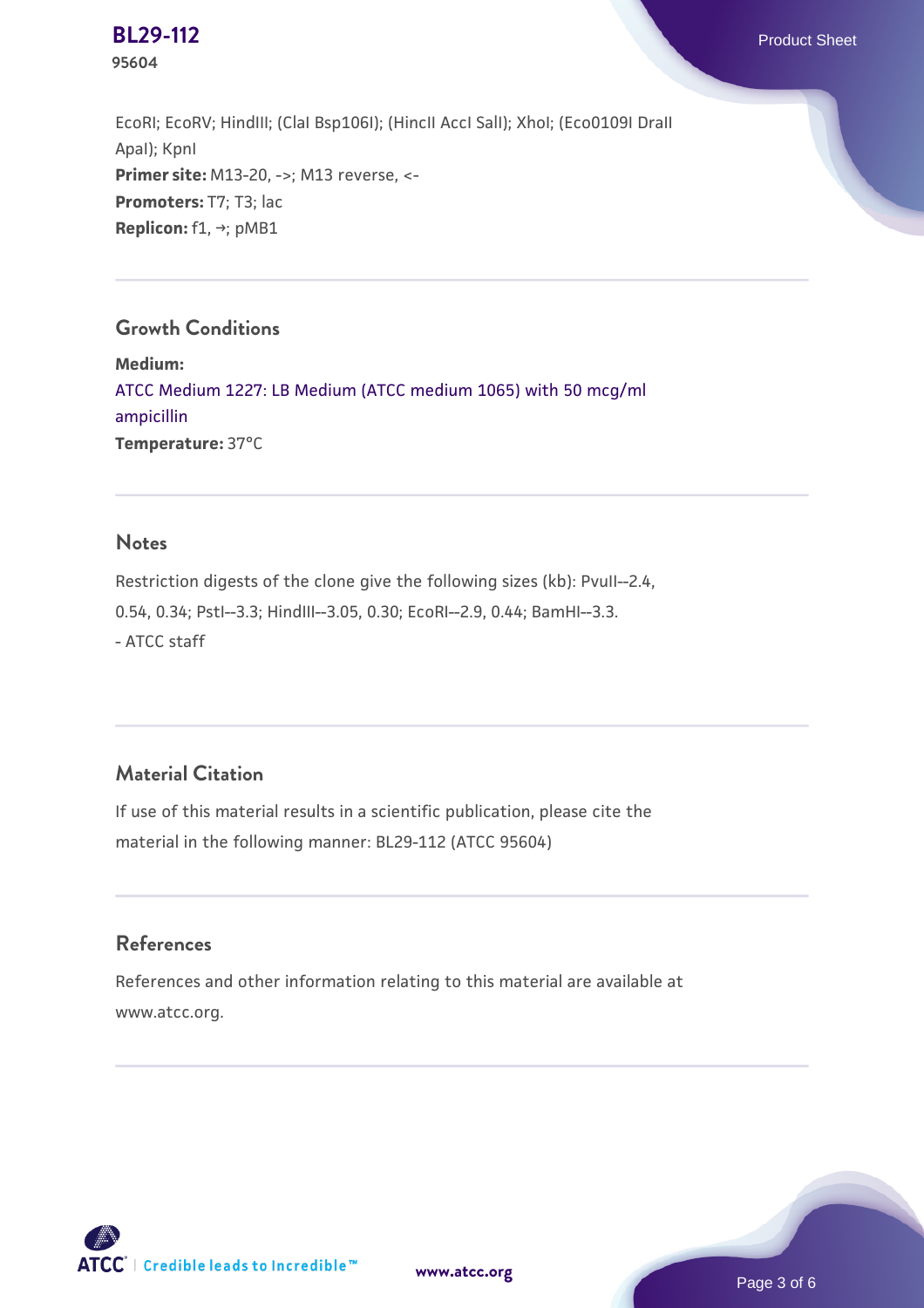#### **Warranty**

The product is provided 'AS IS' and the viability of ATCC® products is warranted for 30 days from the date of shipment, provided that the customer has stored and handled the product according to the information included on the product information sheet, website, and Certificate of Analysis. For living cultures, ATCC lists the media formulation and reagents that have been found to be effective for the product. While other unspecified media and reagents may also produce satisfactory results, a change in the ATCC and/or depositor-recommended protocols may affect the recovery, growth, and/or function of the product. If an alternative medium formulation or reagent is used, the ATCC warranty for viability is no longer valid. Except as expressly set forth herein, no other warranties of any kind are provided, express or implied, including, but not limited to, any implied warranties of merchantability, fitness for a particular purpose, manufacture according to cGMP standards, typicality, safety, accuracy, and/or noninfringement.

#### **Disclaimers**

This product is intended for laboratory research use only. It is not intended for any animal or human therapeutic use, any human or animal consumption, or any diagnostic use. Any proposed commercial use is prohibited without a license from ATCC.

While ATCC uses reasonable efforts to include accurate and up-to-date information on this product sheet, ATCC makes no warranties or representations as to its accuracy. Citations from scientific literature and patents are provided for informational purposes only. ATCC does not warrant that such information has been confirmed to be accurate or complete and the customer bears the sole responsibility of confirming the accuracy and completeness of any such information.

This product is sent on the condition that the customer is responsible for and assumes all risk and responsibility in connection with the receipt, handling,



**[www.atcc.org](http://www.atcc.org)**

Page 4 of 6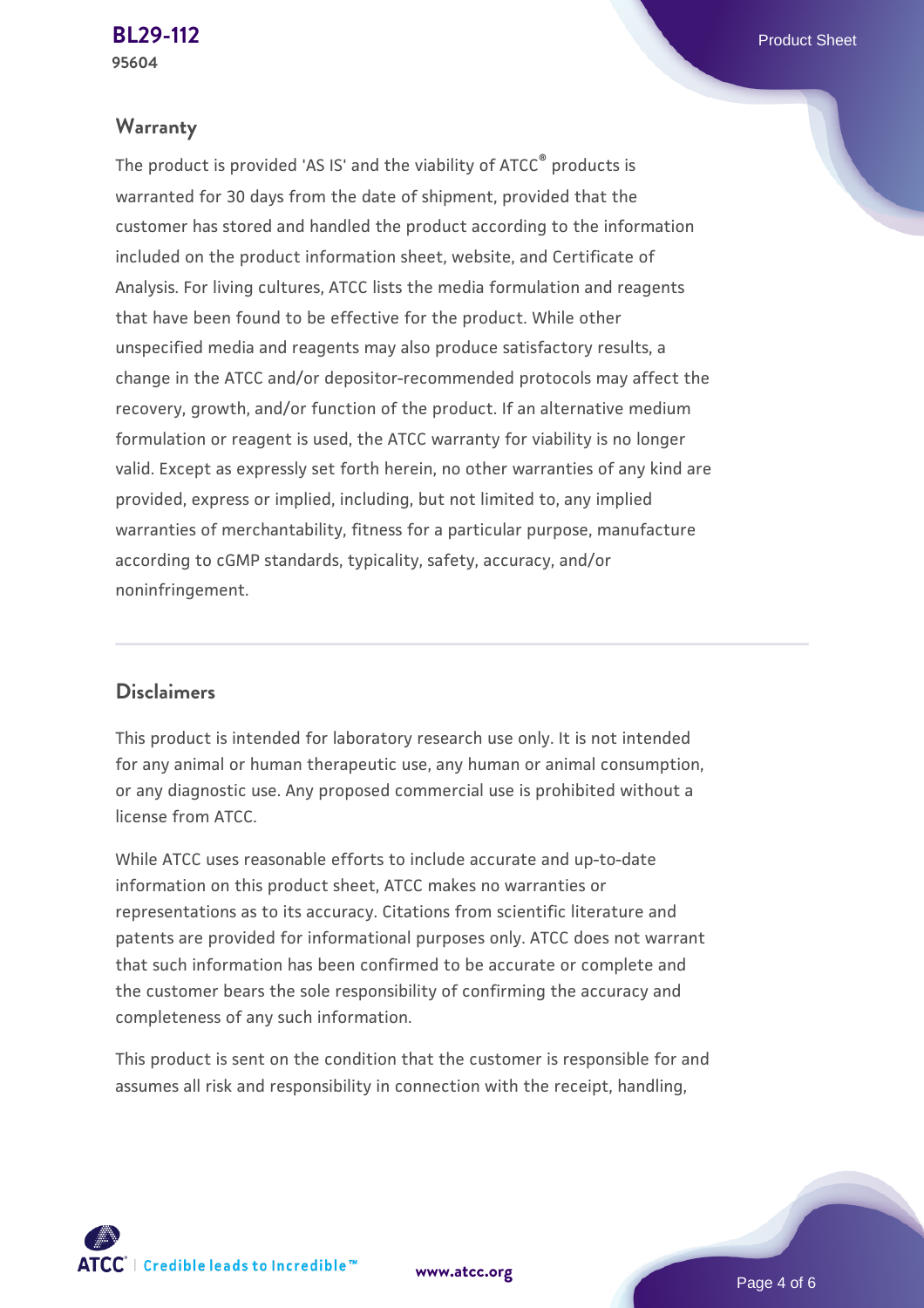storage, disposal, and use of the ATCC product including without limitation taking all appropriate safety and handling precautions to minimize health or environmental risk. As a condition of receiving the material, the customer agrees that any activity undertaken with the ATCC product and any progeny or modifications will be conducted in compliance with all applicable laws, regulations, and guidelines. This product is provided 'AS IS' with no representations or warranties whatsoever except as expressly set forth herein and in no event shall ATCC, its parents, subsidiaries, directors, officers, agents, employees, assigns, successors, and affiliates be liable for indirect, special, incidental, or consequential damages of any kind in connection with or arising out of the customer's use of the product. While reasonable effort is made to ensure authenticity and reliability of materials on deposit, ATCC is not liable for damages arising from the misidentification or misrepresentation of such materials.

Please see the material transfer agreement (MTA) for further details regarding the use of this product. The MTA is available at www.atcc.org.

# **Copyright and Trademark Information**

© ATCC 2021. All rights reserved.

ATCC is a registered trademark of the American Type Culture Collection.

### **Revision**

This information on this document was last updated on 2021-05-19

# **Contact Information**

ATCC 10801 University Boulevard Manassas, VA 20110-2209 USA